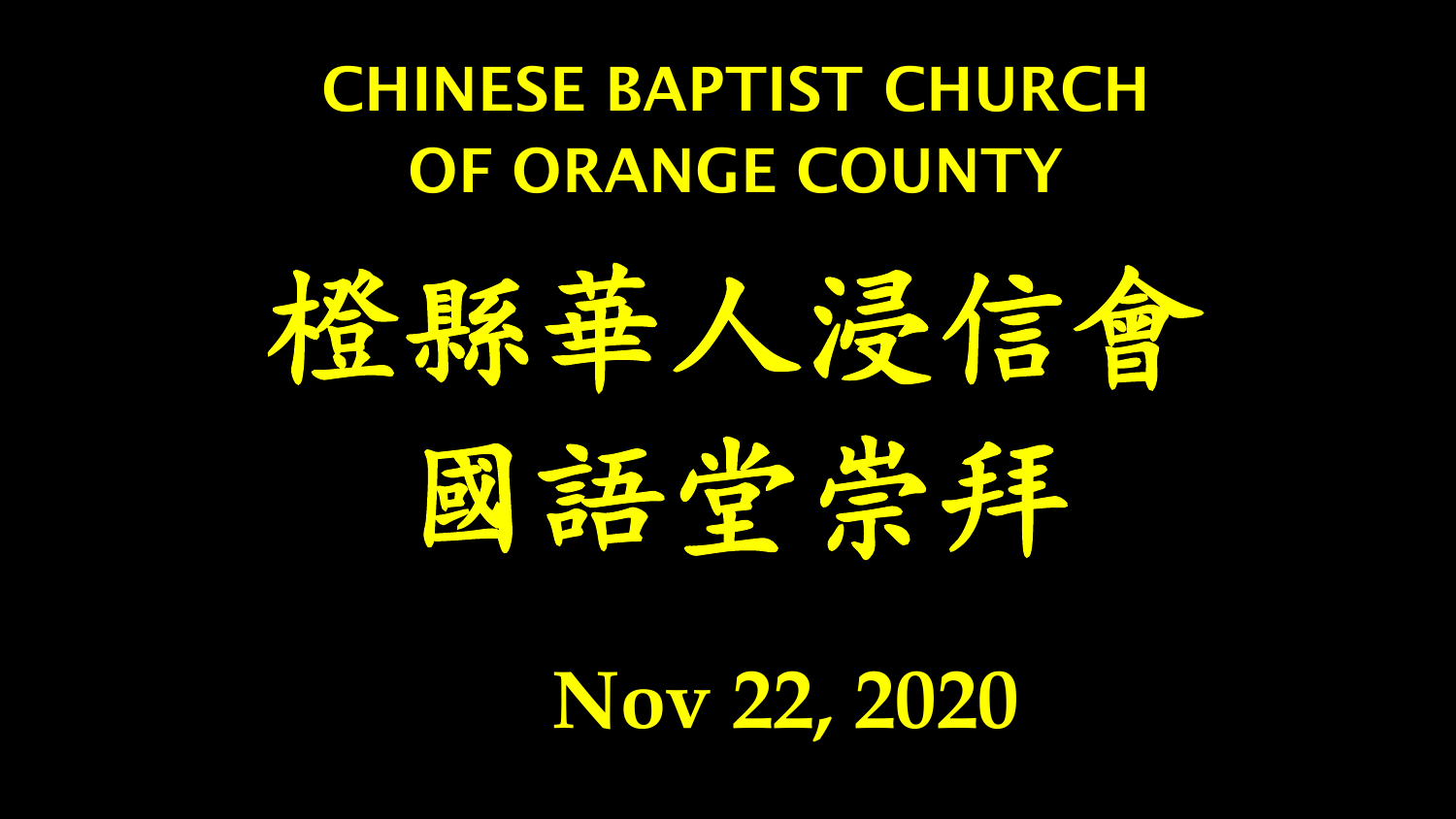## **SERMON** 信息

# "魔兽民都都都你"

柯立天牧師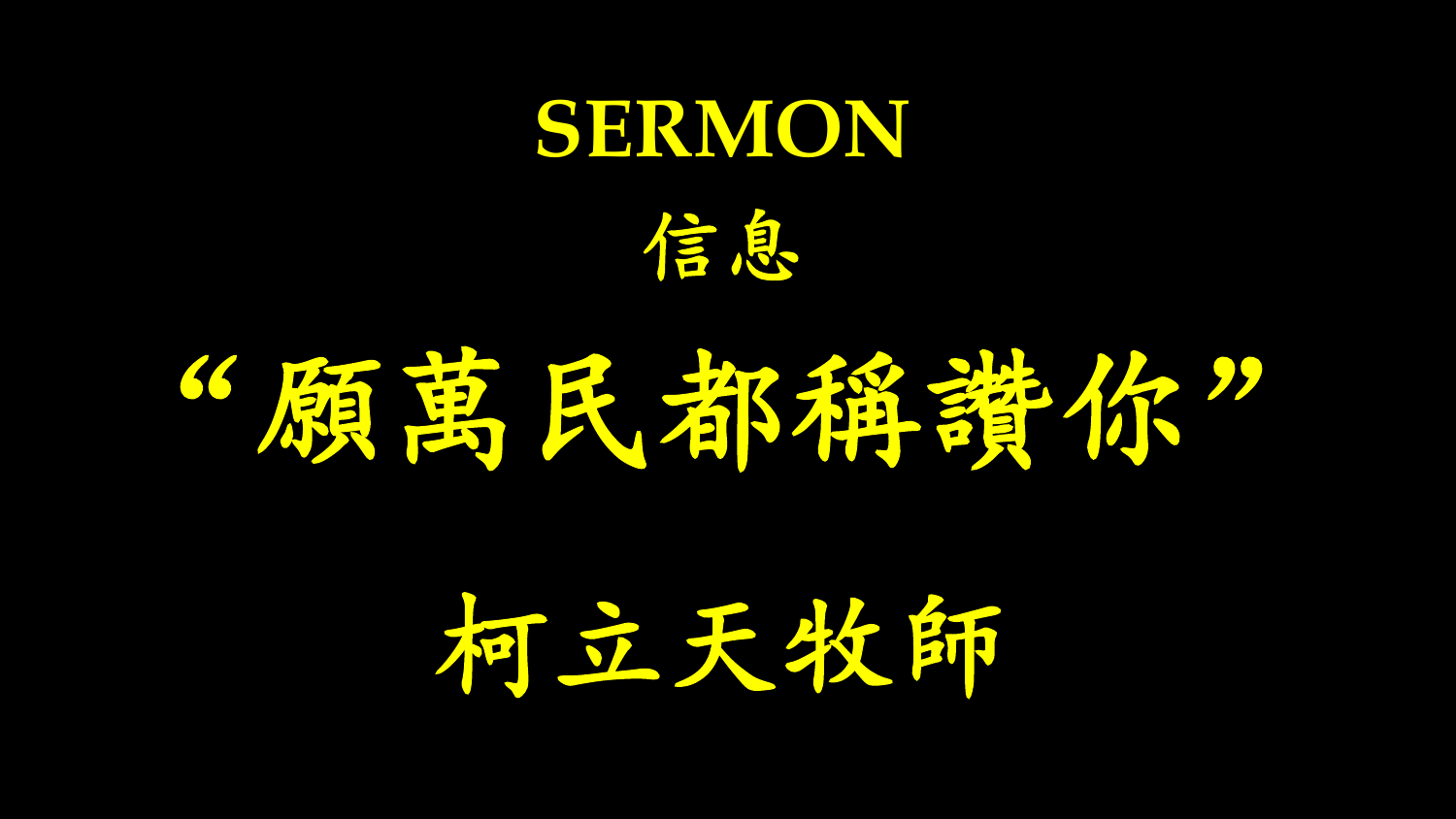

## *"May the peoples praise you* 願萬萬民都稱讀你!

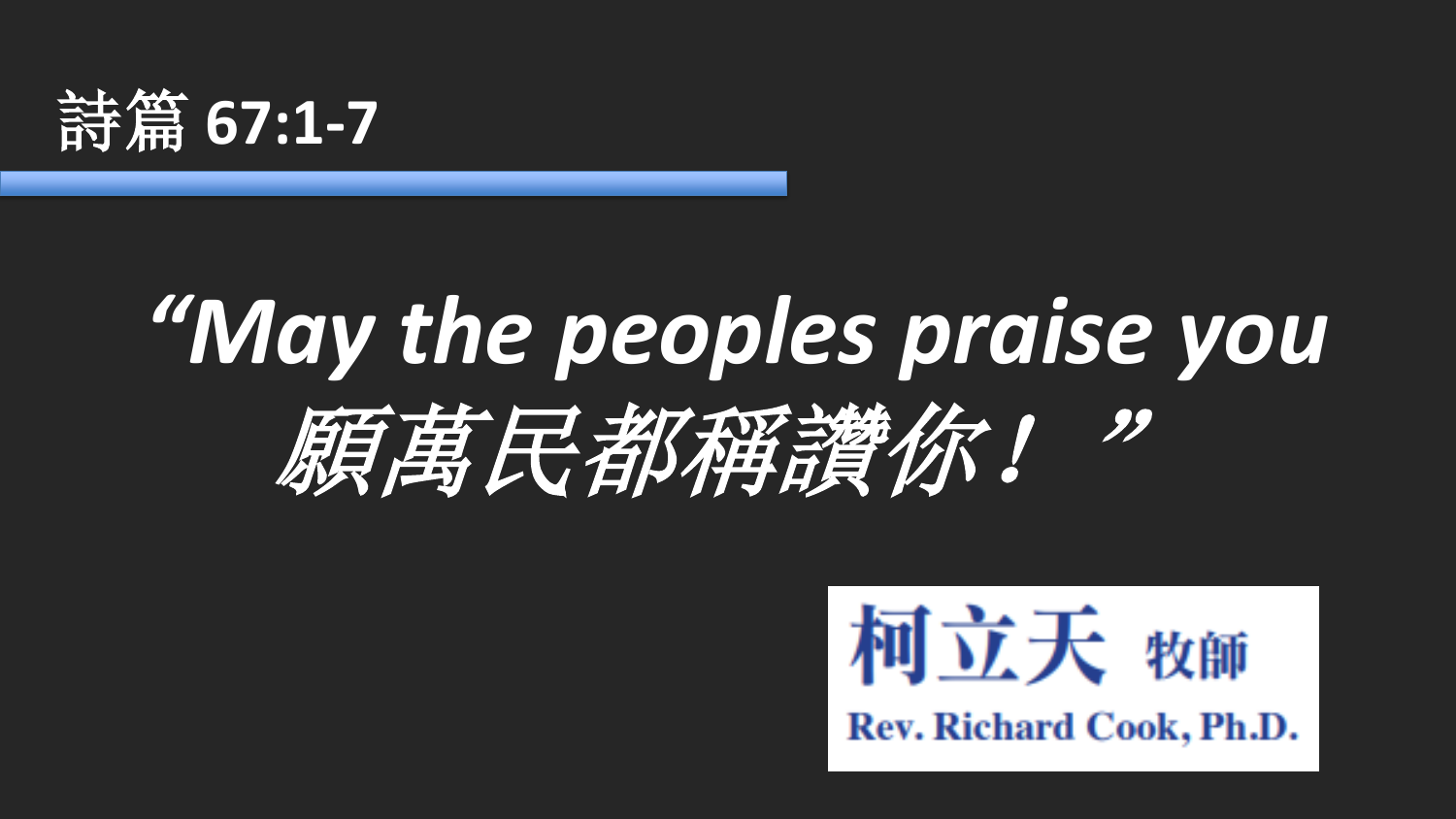

LOGOS<br>EVANGELICAL SEMINARY<br>正道福音神學院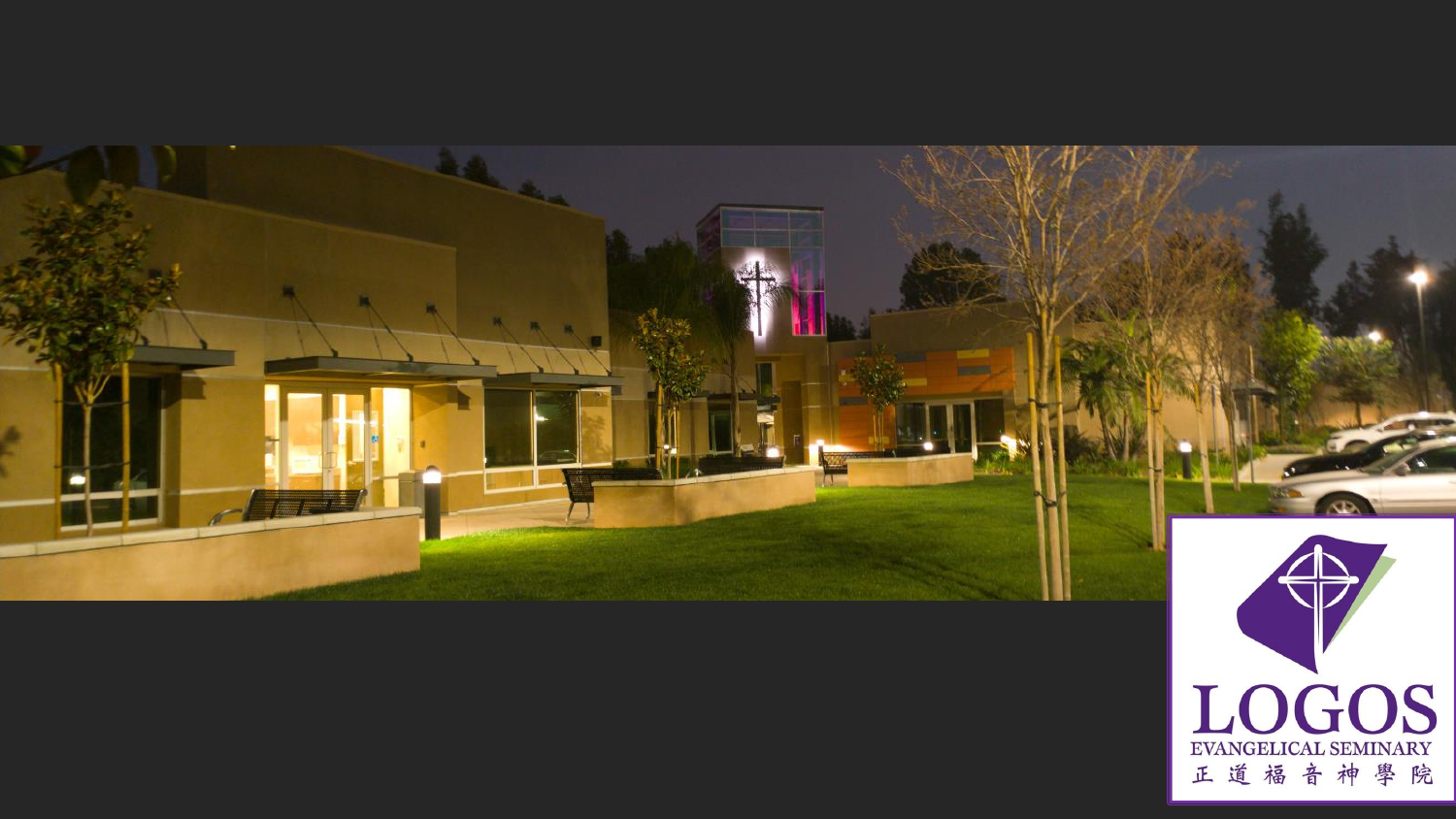# 100%網路#課程

#### **Online Master of Arts in Christian Studies** 督教研究碩士學 基 位

第一所 ATS 全面認證的中文網路碩士課程, 遵循教學設計原則(instructional design)而設計。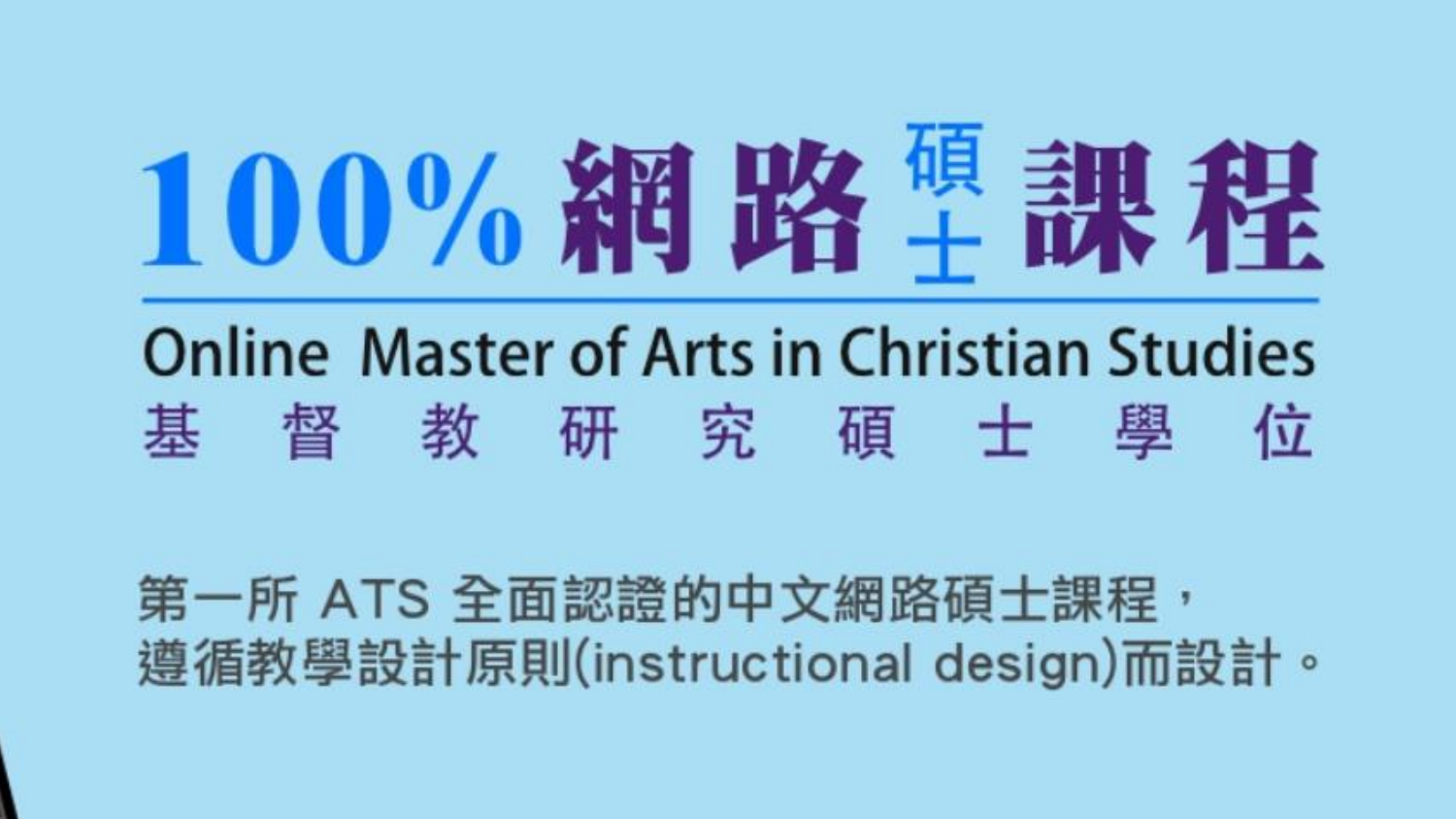# 100%網路集

### **Inline Master of Arts in Christial** 甚督教研究碩士

三所 ATS 全面認證的中文網路碩士課程 [循教學設計原則(instructional design)而設

 $0:04:45$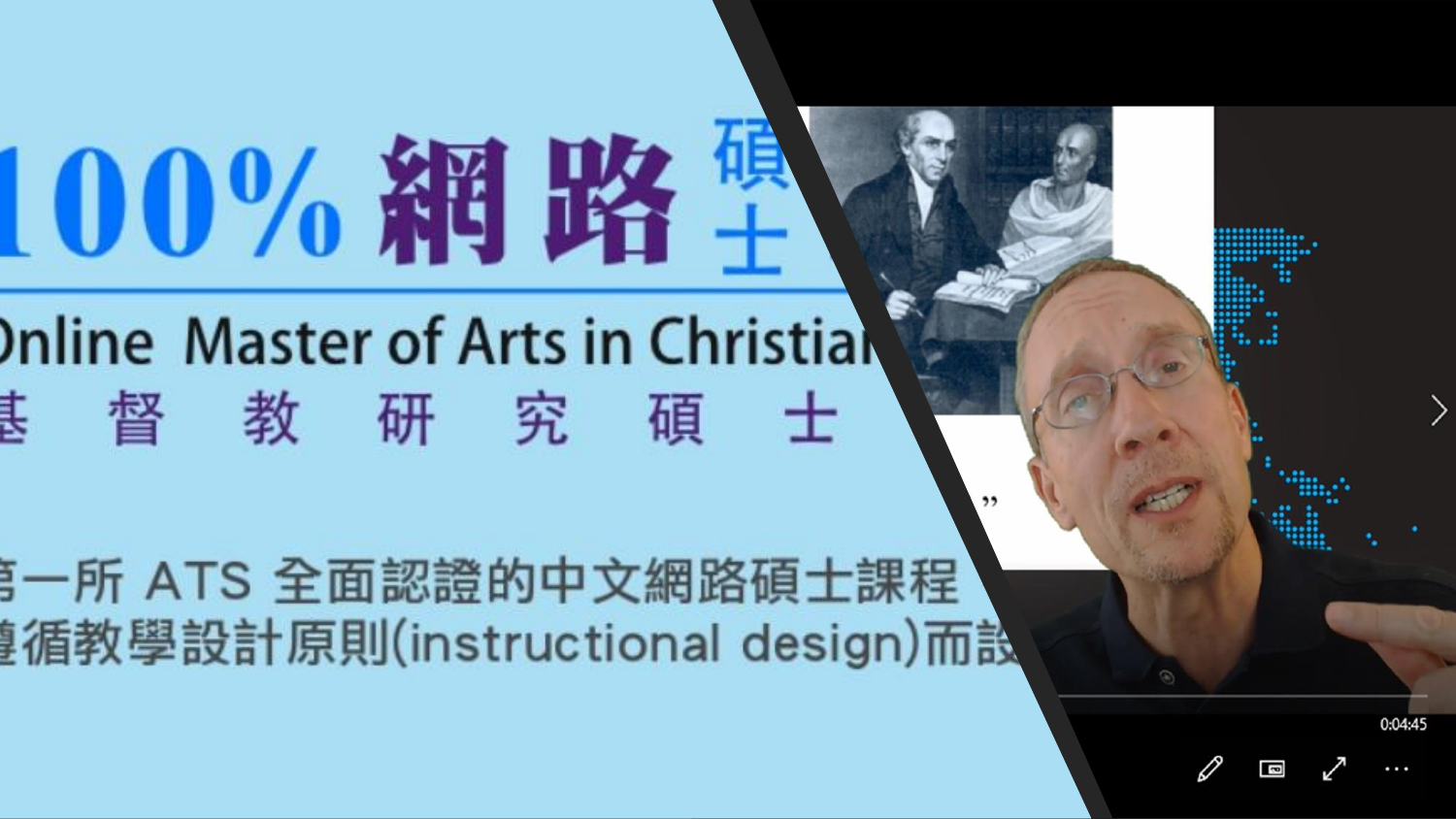

#### 詩篇 **67** Psalm 67

#### *God blesses us so all people may know him* 神賜福於我們好叫萬民得知祂的名

#### Outline:

I. God Blesses His People 神賜福祂的百姓 II. God Administers the Nations 神引導世上的萬國 III. God Sustains the earth 神供養大地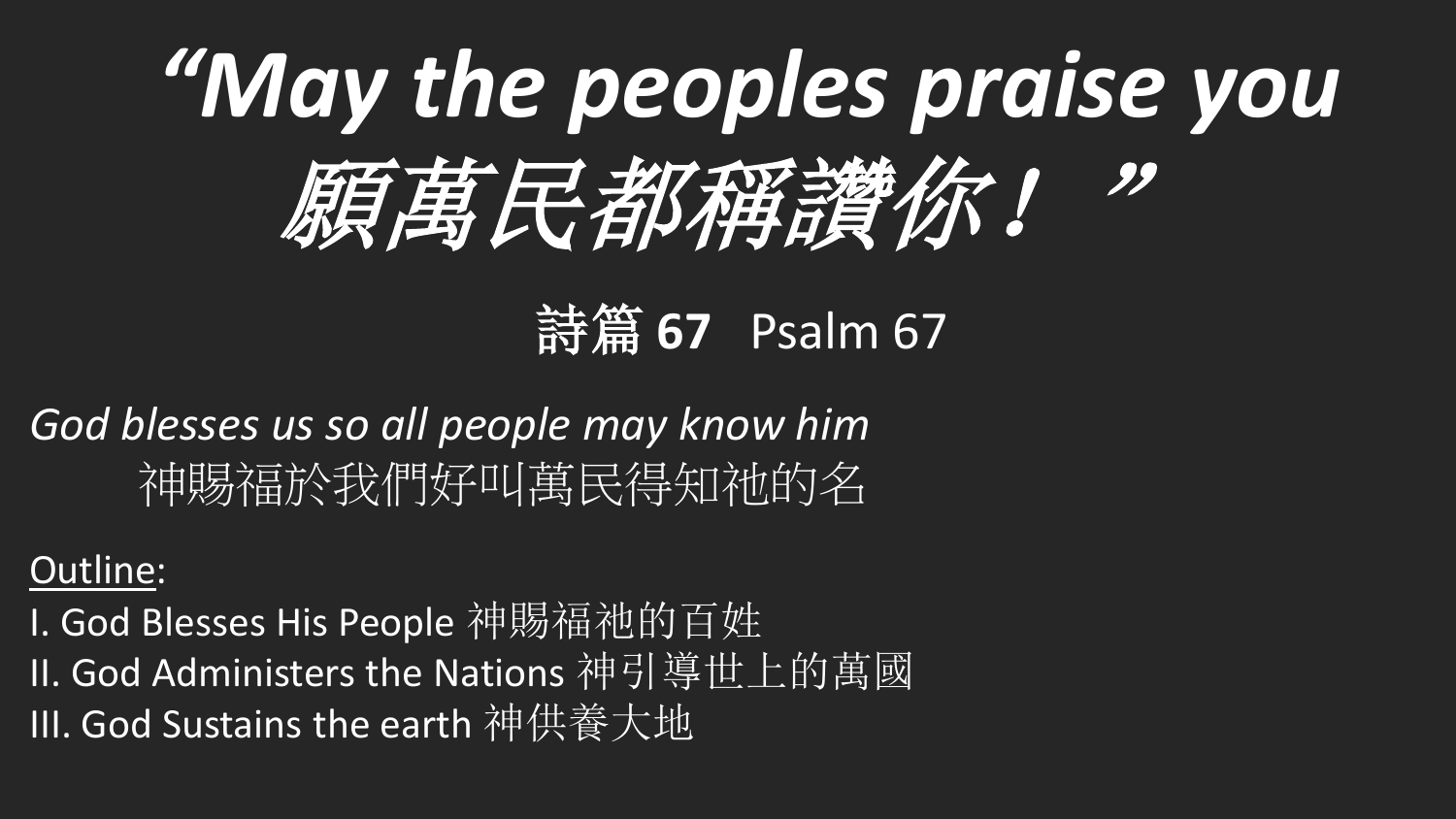#### **I. God Blesses His People** 神賜福祂的百姓

#### **KEY WORD: "us** 我們**"**

Ps 67:1-2 *May God be gracious to us and bless us and make his face shine upon us, 2 that your ways may be known on earth, your salvation among all nations.* 

詩 篇**67**:**1-2** 願 神憐問我們、賜福與 我們、用臉光照我們· 67:2 好叫世界得知你的道 路、萬國得知你的救恩。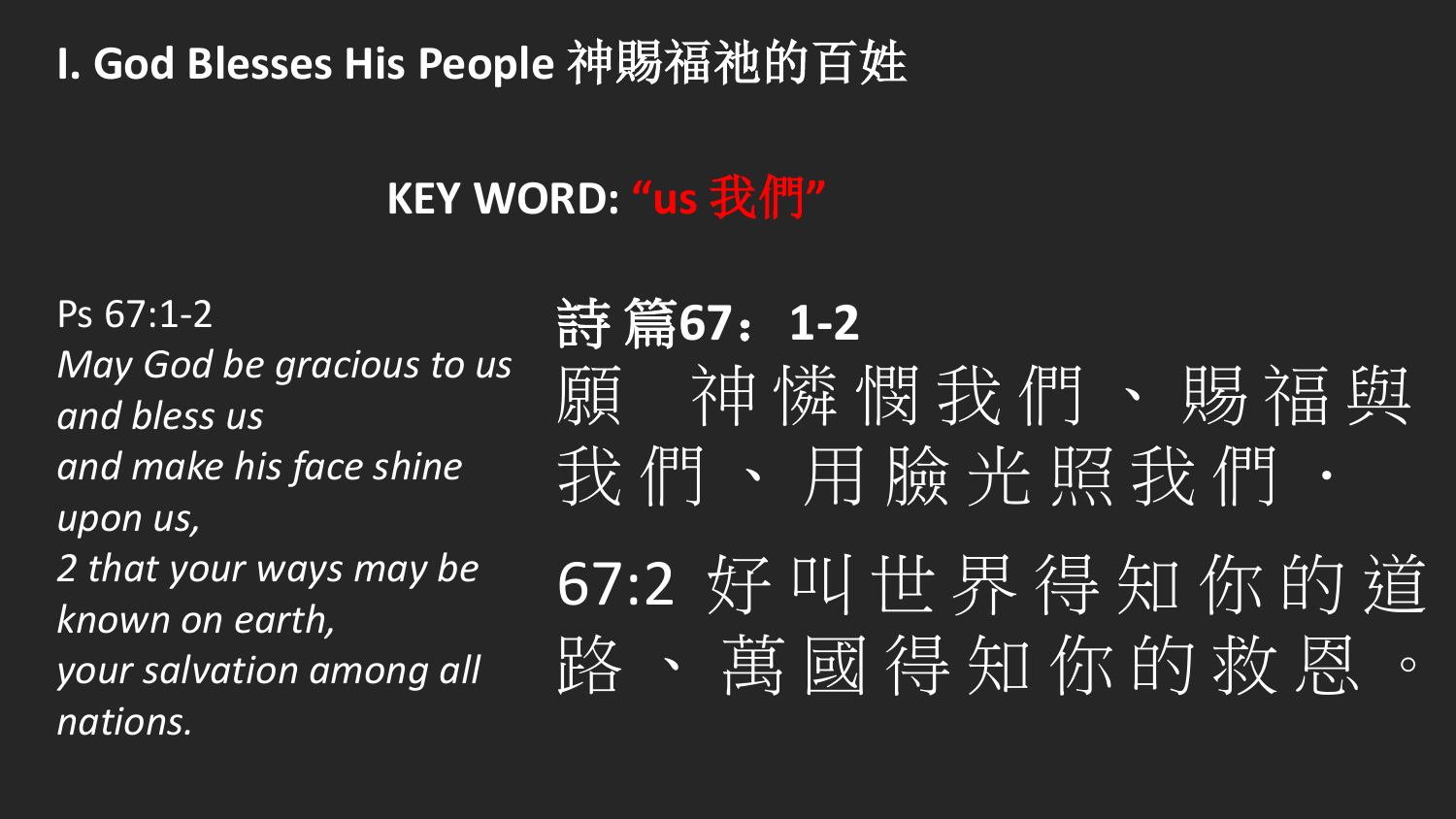#### **II. God Administers the Nations** 神引導世上的萬國

#### **KEY WORD: "nations**萬國**"**

Ps 67:4

*4 May the nations be glad and sing for joy, for you rule the peoples justly and guide the nations of the earth.* 

詩 篇**67**:**4** 願 萬 國 都 快 樂 歡 呼 為你必按公正審判萬 民、弓連世上的萬國。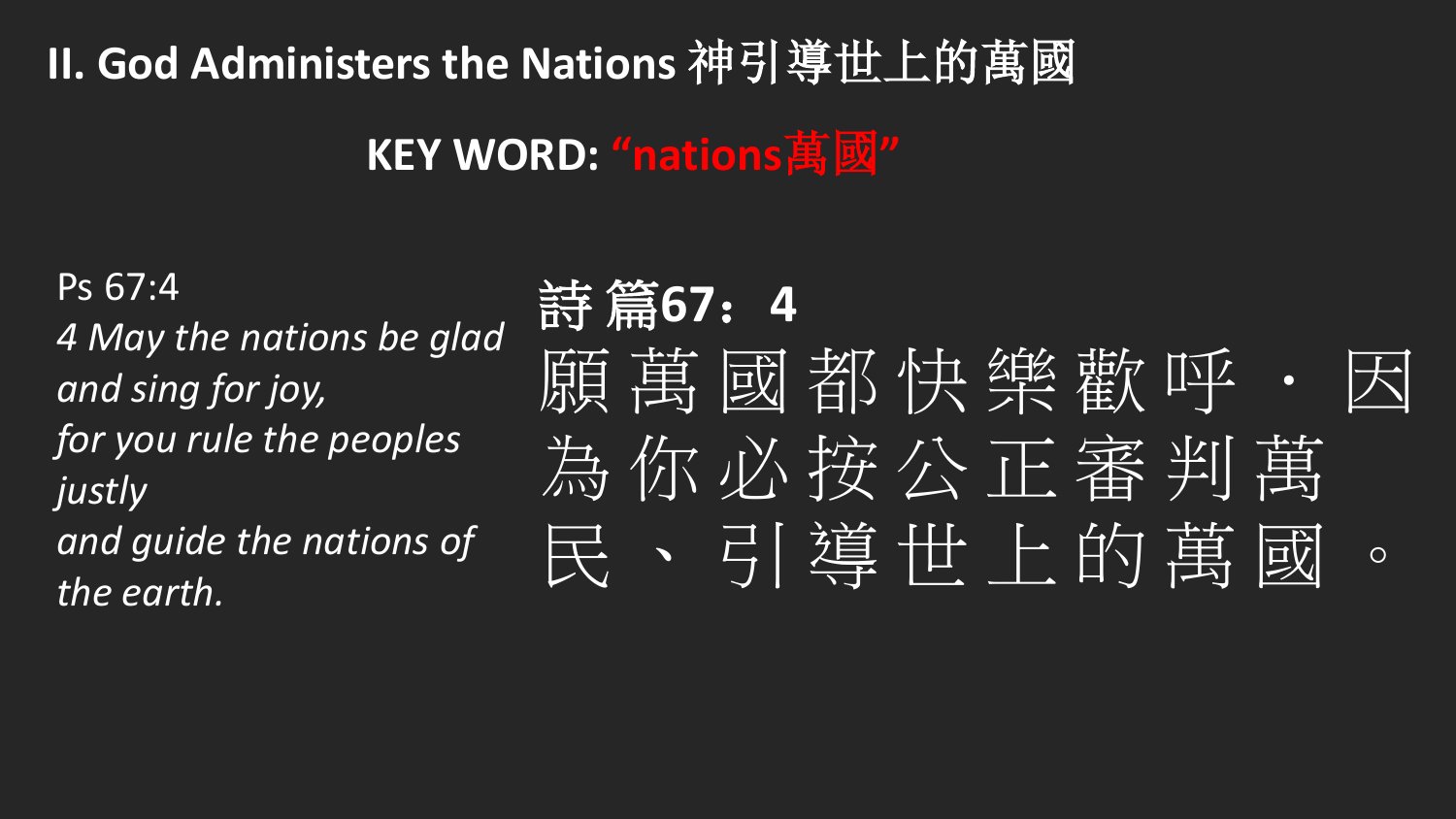Ps 67:3 *3 May the peoples praise you, O God; may all the peoples praise you.* 

Ps 67:5 *5 May the peoples praise you, O God; may all the peoples praise you.* 

## 詩 篇**67**:**3** 神 阿 、 願 列 邦 稱 讚 你 。 願 萬 民 都 稱 讚 你 。

詩 篇**67**:**5** 阿、願列邦稱讚你。 願 萬 民 都 稱 讚 你 。